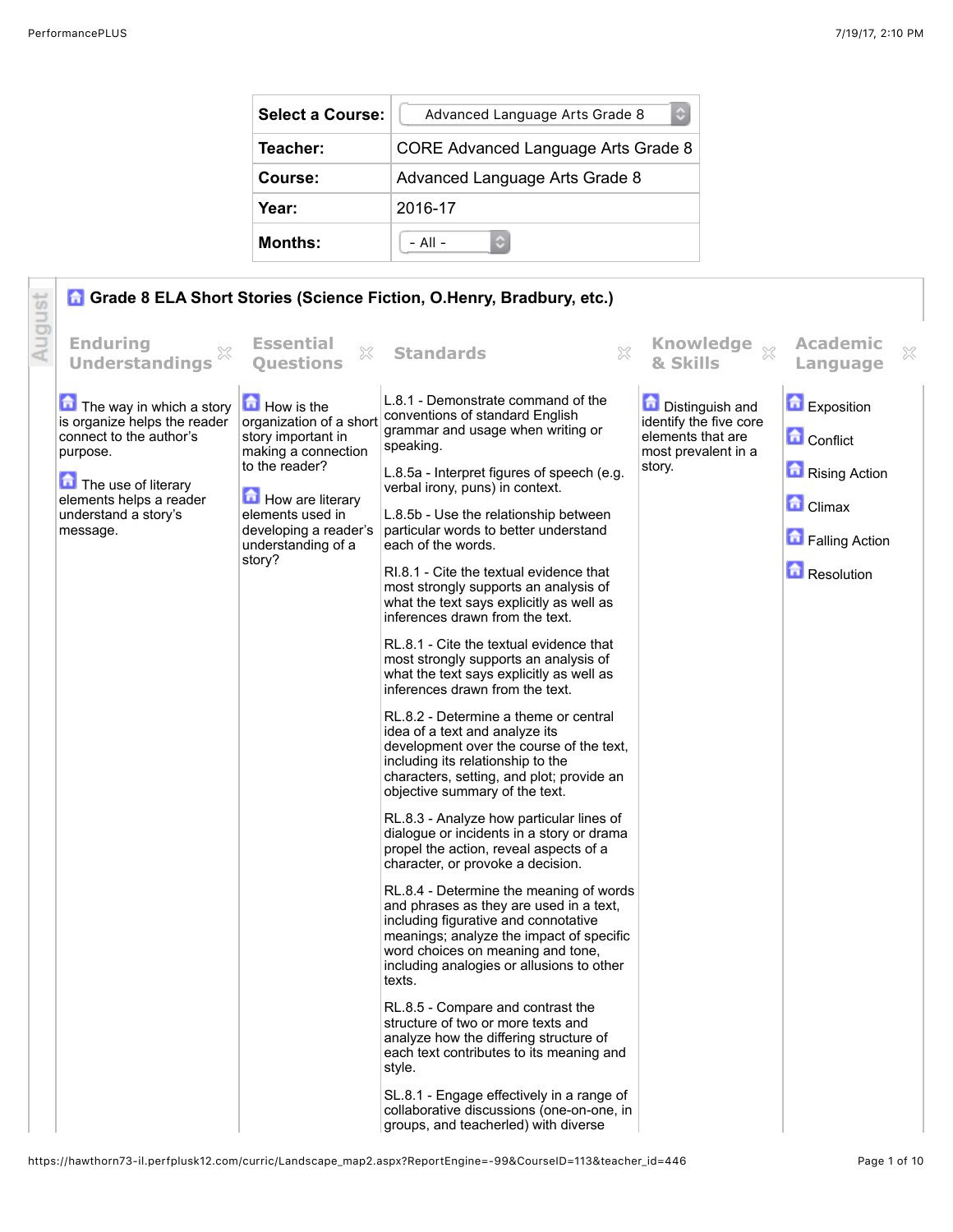|           |                                                                           |                                                             | partners on grade 8 topics, texts, and<br>issues, building on others' ideas and<br>expressing their own clearly.<br>W.8.1 - Write arguments to support<br>claims with clear reasons and relevant<br>evidence.<br>W.8.4 - Produce clear and coherent<br>writing in which the development,<br>organization, and style are appropriate to<br>task, purpose, and audience. (Grade-<br>specific expectations for writing types are<br>defined in standards 1-3 above.)<br>W.8.5 - With some guidance and support<br>from peers and adults, develop and<br>strengthen writing as needed by<br>planning, revising, editing, rewriting, or<br>trying a new approach, focusing on how<br>well purpose and audience have been<br>addressed. (Editing for conventions<br>should demonstrate command of<br>Language standards 1–3 up to and<br>including grade 8 on page 52.)<br>W.8.6 - Use technology, including the<br>Internet, to produce and publish writing<br>and present the relationships between<br>information and ideas efficiently as well<br>as to interact and collaborate with others.<br>W.8.9 - Draw evidence from literary or<br>informational texts to support analysis,<br>reflection, and research.<br>L.8.1a - Explain the function of verbals<br>(gerunds, participles, infinitives) in<br>general and their function in particular<br>sentences.<br>L.8.1b - Form and use verbs in the active<br>and passive voice.<br>L.8.1c - Form and use verbs in the<br>indicative, imperative, interrogative,<br>conditional, and subjunctive mood.<br>L.8.1d - Recognize and correct<br>inappropriate shifts in verb voice and<br>mood.* |                                                                                      |                                      |  |
|-----------|---------------------------------------------------------------------------|-------------------------------------------------------------|-----------------------------------------------------------------------------------------------------------------------------------------------------------------------------------------------------------------------------------------------------------------------------------------------------------------------------------------------------------------------------------------------------------------------------------------------------------------------------------------------------------------------------------------------------------------------------------------------------------------------------------------------------------------------------------------------------------------------------------------------------------------------------------------------------------------------------------------------------------------------------------------------------------------------------------------------------------------------------------------------------------------------------------------------------------------------------------------------------------------------------------------------------------------------------------------------------------------------------------------------------------------------------------------------------------------------------------------------------------------------------------------------------------------------------------------------------------------------------------------------------------------------------------------------------------------------------------------------------------------------------------------------|--------------------------------------------------------------------------------------|--------------------------------------|--|
| September | <b>Enduring</b><br><b>Understandings</b>                                  | <b>Essential</b><br>×<br><b>Ouestions</b>                   | <b>Standards</b><br>×                                                                                                                                                                                                                                                                                                                                                                                                                                                                                                                                                                                                                                                                                                                                                                                                                                                                                                                                                                                                                                                                                                                                                                                                                                                                                                                                                                                                                                                                                                                                                                                                                         | Knowledge xx<br>& Skills                                                             | <b>Academic</b><br>×<br>Language     |  |
|           | <b>A</b> Grade 8 ELA To Kill a Mockingbird                                |                                                             |                                                                                                                                                                                                                                                                                                                                                                                                                                                                                                                                                                                                                                                                                                                                                                                                                                                                                                                                                                                                                                                                                                                                                                                                                                                                                                                                                                                                                                                                                                                                                                                                                                               |                                                                                      |                                      |  |
| October   | <b>Enduring</b><br><b>Understandings</b>                                  | <b>Essential</b><br>X<br><b>Questions</b>                   | X<br><b>Standards</b>                                                                                                                                                                                                                                                                                                                                                                                                                                                                                                                                                                                                                                                                                                                                                                                                                                                                                                                                                                                                                                                                                                                                                                                                                                                                                                                                                                                                                                                                                                                                                                                                                         | Knowledge xx<br>& Skills                                                             | <b>Academic</b><br>X<br>Language     |  |
|           | Society influences and<br>shapes individuals.<br>One has a responsibility | How do fact &<br>fiction interrelate?<br>How can literature | RI.8.1 - Cite the textual evidence that<br>most strongly supports an analysis of<br>what the text says explicitly as well as<br>inferences drawn from the text.                                                                                                                                                                                                                                                                                                                                                                                                                                                                                                                                                                                                                                                                                                                                                                                                                                                                                                                                                                                                                                                                                                                                                                                                                                                                                                                                                                                                                                                                               | <b>In Identify the tone</b><br>and mood in a text<br>and provide textual<br>evidence | Tone/Mood<br><b>Characterization</b> |  |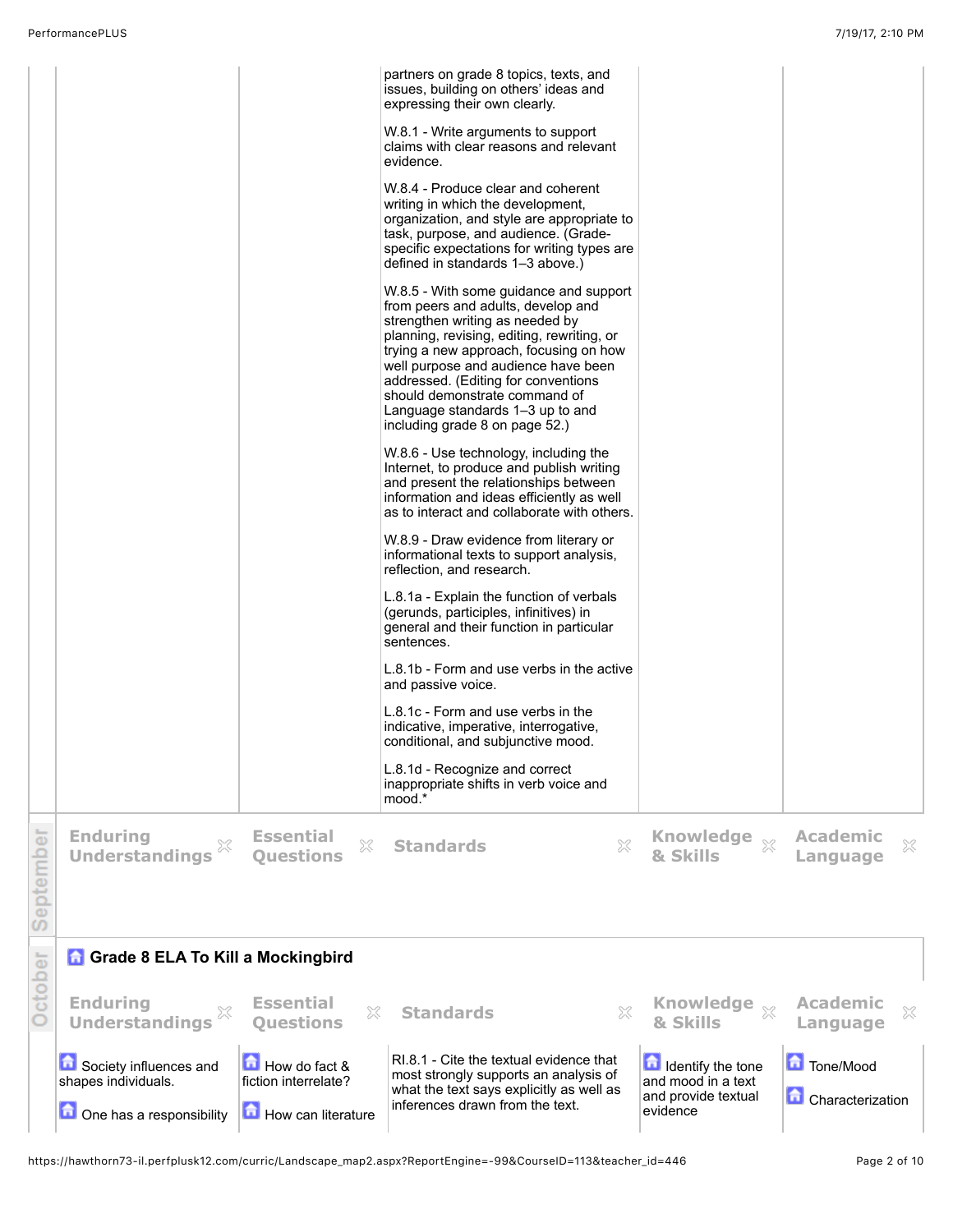| to ensure that all people are<br>treated justly.<br>It takes courage to stand<br>up to prejudice.<br>Coming of age marks the<br>transition from childhood to<br>adulthood. | serve as a vehicle for<br>social change using the<br>elements of historical<br>fiction as its basis?<br><b>M</b> What are the<br>benefits and<br>consequences of<br>questioning/challenging<br>social order?<br>What is one's<br>responsibility in taking<br>a stand against<br>prejudice/oppression<br>while others choose to<br>label and stereotype a<br>group of individuals? | RL.8.3 - Analyze how particular lines of<br>dialogue or incidents in a story or drama<br>propel the action, reveal aspects of a<br>character, or provoke a decision.<br>RL.8.4 - Determine the meaning of<br>words and phrases as they are used in<br>a text, including figurative and<br>connotative meanings; analyze the<br>impact of specific word choices on<br>meaning and tone, including analogies<br>or allusions to other texts.<br>RL.8.5 - Compare and contrast the<br>structure of two or more texts and<br>analyze how the differing structure of<br>each text contributes to its meaning and<br>style.<br>RL.8.6 - Analyze how differences in the<br>points of view of the characters and the<br>audience or reader (e.g., created<br>through the use of dramatic irony)<br>create such effects as suspense or<br>humor.<br>RL.8.8 - (Not applicable to literature)<br>RL.8.9 - Analyze how a modern work of<br>fiction draws on themes, patterns of<br>events, or character types from myths,<br>traditional stories, or religious works<br>such as the Bible, including describing<br>how the material is rendered new.<br>W.8.2 - Write informative/explanatory<br>texts to examine a topic and convey<br>ideas, concepts, and information<br>through the selection, organization, and<br>analysis of relevant content.<br>W.8.4 - Produce clear and coherent<br>writing in which the development,<br>organization, and style are appropriate<br>to task, purpose, and audience. (Grade-<br>specific expectations for writing types<br>are defined in standards 1-3 above.)<br>W.8.5 - With some guidance and<br>support from peers and adults, develop<br>and strengthen writing as needed by<br>planning, revising, editing, rewriting, or<br>trying a new approach, focusing on how<br>well purpose and audience have been<br>addressed. (Editing for conventions<br>should demonstrate command of<br>Language standards 1-3 up to and | Analyze how<br>setting affects<br>character<br><b>Explain character</b><br>motivation<br>Analyze dialogue<br>to understand<br>characters & plot<br>development<br>Describe<br>characters' feelings<br>and thoughts<br>Describe<br>characters based on<br>details and inferences<br><b>D</b> Understand how<br>characters are<br>developed or changed<br>Explain and<br>identify allusions in<br>texts<br>Identify the literary<br>devices of flashback<br>and foreshadowing<br>with evidence from the<br>text.<br><b>Identify the point</b><br>of view and analyze<br>how it affects the way<br>a story is told | <b>Allusion</b><br>Flashbacks/<br>Foreshadowing<br>Point of View |
|----------------------------------------------------------------------------------------------------------------------------------------------------------------------------|-----------------------------------------------------------------------------------------------------------------------------------------------------------------------------------------------------------------------------------------------------------------------------------------------------------------------------------------------------------------------------------|-------------------------------------------------------------------------------------------------------------------------------------------------------------------------------------------------------------------------------------------------------------------------------------------------------------------------------------------------------------------------------------------------------------------------------------------------------------------------------------------------------------------------------------------------------------------------------------------------------------------------------------------------------------------------------------------------------------------------------------------------------------------------------------------------------------------------------------------------------------------------------------------------------------------------------------------------------------------------------------------------------------------------------------------------------------------------------------------------------------------------------------------------------------------------------------------------------------------------------------------------------------------------------------------------------------------------------------------------------------------------------------------------------------------------------------------------------------------------------------------------------------------------------------------------------------------------------------------------------------------------------------------------------------------------------------------------------------------------------------------------------------------------------------------------------------------------------------------------------------------------------------------------------------------------------------------------------------|-----------------------------------------------------------------------------------------------------------------------------------------------------------------------------------------------------------------------------------------------------------------------------------------------------------------------------------------------------------------------------------------------------------------------------------------------------------------------------------------------------------------------------------------------------------------------------------------------------------------|------------------------------------------------------------------|
|                                                                                                                                                                            |                                                                                                                                                                                                                                                                                                                                                                                   | including grade 8 on page 52.)                                                                                                                                                                                                                                                                                                                                                                                                                                                                                                                                                                                                                                                                                                                                                                                                                                                                                                                                                                                                                                                                                                                                                                                                                                                                                                                                                                                                                                                                                                                                                                                                                                                                                                                                                                                                                                                                                                                              |                                                                                                                                                                                                                                                                                                                                                                                                                                                                                                                                                                                                                 |                                                                  |
|                                                                                                                                                                            |                                                                                                                                                                                                                                                                                                                                                                                   | W.8.6 - Use technology, including the<br>Internet, to produce and publish writing<br>and present the relationships between<br>information and ideas efficiently as well<br>as to interact and collaborate with<br>others.<br>W.8.8 - Gather relevant information from<br>multiple print and digital sources, using<br>search terms effectively; assess the<br>credibility and accuracy of each source;<br>and quote or paraphrase the data and                                                                                                                                                                                                                                                                                                                                                                                                                                                                                                                                                                                                                                                                                                                                                                                                                                                                                                                                                                                                                                                                                                                                                                                                                                                                                                                                                                                                                                                                                                              |                                                                                                                                                                                                                                                                                                                                                                                                                                                                                                                                                                                                                 |                                                                  |
|                                                                                                                                                                            |                                                                                                                                                                                                                                                                                                                                                                                   | conclusions of others while avoiding                                                                                                                                                                                                                                                                                                                                                                                                                                                                                                                                                                                                                                                                                                                                                                                                                                                                                                                                                                                                                                                                                                                                                                                                                                                                                                                                                                                                                                                                                                                                                                                                                                                                                                                                                                                                                                                                                                                        |                                                                                                                                                                                                                                                                                                                                                                                                                                                                                                                                                                                                                 |                                                                  |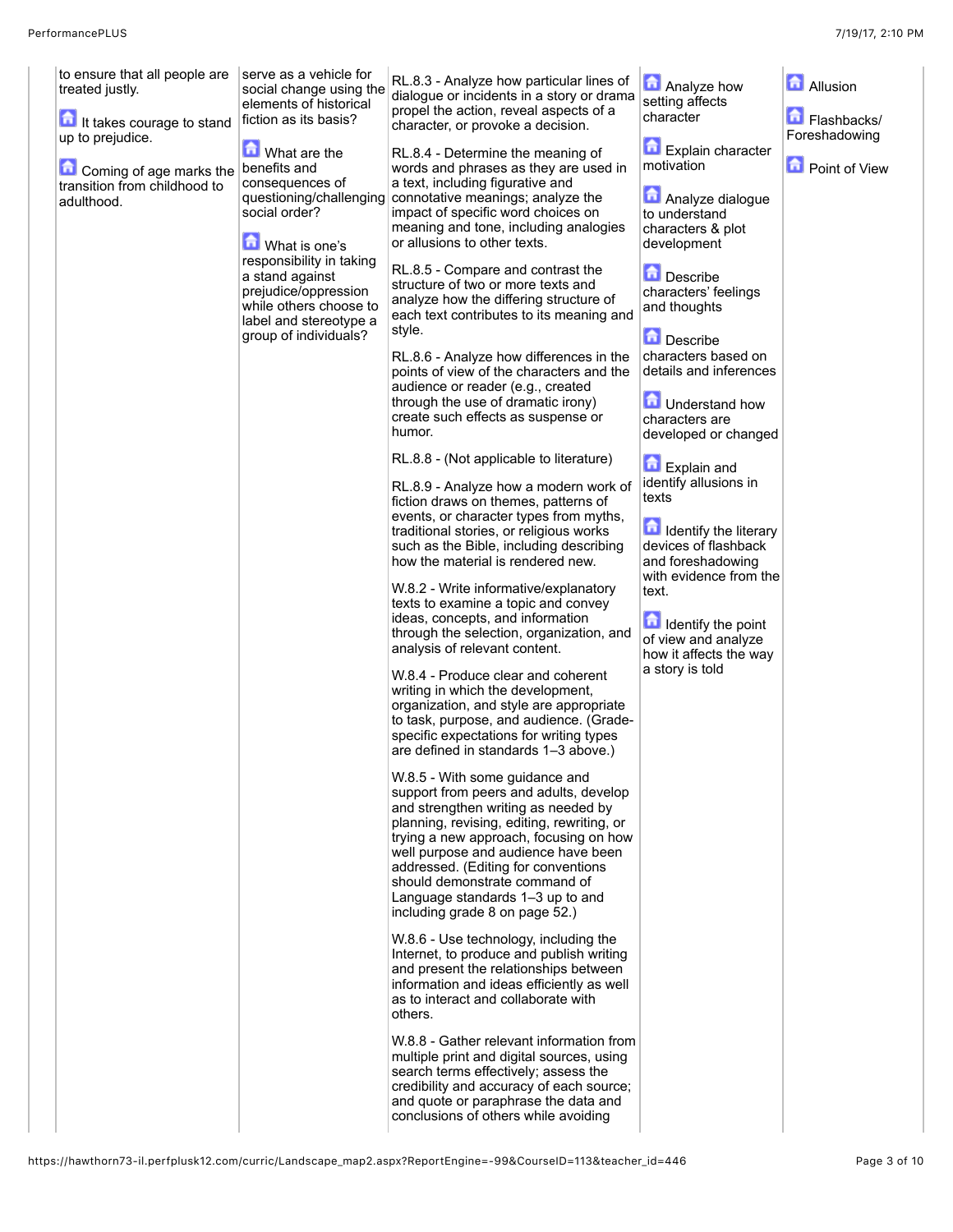|          |                                                                              |                                                                  | plagiarism and following a standard<br>format for citation.                                                                                                                                                                                                        |                                                                                        |                             |   |
|----------|------------------------------------------------------------------------------|------------------------------------------------------------------|--------------------------------------------------------------------------------------------------------------------------------------------------------------------------------------------------------------------------------------------------------------------|----------------------------------------------------------------------------------------|-----------------------------|---|
|          |                                                                              |                                                                  | W.8.9 - Draw evidence from literary or<br>informational texts to support analysis,<br>reflection, and research.                                                                                                                                                    |                                                                                        |                             |   |
|          |                                                                              |                                                                  | <b>A Grade 8 ELA Classic Literature (Poetry, Shakespeare, Classics Excerpts, etc.)</b>                                                                                                                                                                             |                                                                                        |                             |   |
| November | <b>Enduring</b><br><b>Understandings</b>                                     | <b>Essential</b><br>X<br><b>Ouestions</b>                        | <b>Standards</b><br>X                                                                                                                                                                                                                                              | Knowledge xx<br>& Skills                                                               | <b>Academic</b><br>Language | × |
|          | <b>Classic literature serves</b><br>to teach enduring lessons<br>about life. | What can a<br>person learn about<br>humanity through a<br>novel? | L.8.1 - Demonstrate command of the<br>conventions of standard English<br>grammar and usage when writing or<br>speaking.                                                                                                                                            | Students will be<br>able to show how<br>classic literature<br>connects to their lives. |                             |   |
|          | 鱼<br>Classic literature reaches<br>across social and cultural<br>boundaries. | $\boxed{\bullet}$ What makes a<br>novel a classic novel?         | L.8.5a - Interpret figures of speech (e.g.<br>verbal irony, puns) in context.                                                                                                                                                                                      |                                                                                        |                             |   |
|          | Common human<br>characteristics resonate                                     | How does<br>literature connect to                                | L.8.5b - Use the relationship between<br>particular words to better understand<br>each of the words.                                                                                                                                                               |                                                                                        |                             |   |
|          | throughout classic literature.                                               | our lives?                                                       | RI.8.1 - Cite the textual evidence that<br>most strongly supports an analysis of<br>what the text says explicitly as well as<br>inferences drawn from the text.                                                                                                    |                                                                                        |                             |   |
|          |                                                                              |                                                                  | RL.8.1 - Cite the textual evidence that<br>most strongly supports an analysis of<br>what the text says explicitly as well as<br>inferences drawn from the text.                                                                                                    |                                                                                        |                             |   |
|          |                                                                              |                                                                  | RL.8.2 - Determine a theme or central<br>idea of a text and analyze its<br>development over the course of the text,<br>including its relationship to the<br>characters, setting, and plot; provide an<br>objective summary of the text.                            |                                                                                        |                             |   |
|          |                                                                              |                                                                  | RL.8.3 - Analyze how particular lines of<br>dialogue or incidents in a story or drama<br>propel the action, reveal aspects of a<br>character, or provoke a decision.                                                                                               |                                                                                        |                             |   |
|          |                                                                              |                                                                  | RL.8.4 - Determine the meaning of words<br>and phrases as they are used in a text,<br>including figurative and connotative<br>meanings; analyze the impact of specific<br>word choices on meaning and tone,<br>including analogies or allusions to other<br>texts. |                                                                                        |                             |   |
|          |                                                                              |                                                                  | RL.8.5 - Compare and contrast the<br>structure of two or more texts and<br>analyze how the differing structure of<br>each text contributes to its meaning and<br>style.                                                                                            |                                                                                        |                             |   |
|          |                                                                              |                                                                  | SL.8.1 - Engage effectively in a range of<br>collaborative discussions (one-on-one, in<br>groups, and teacherled) with diverse<br>partners on grade 8 topics, texts, and<br>issues, building on others' ideas and<br>expressing their own clearly.                 |                                                                                        |                             |   |
|          |                                                                              |                                                                  | W.8.1 - Write arguments to support<br>claims with clear reasons and relevant<br>evidence.                                                                                                                                                                          |                                                                                        |                             |   |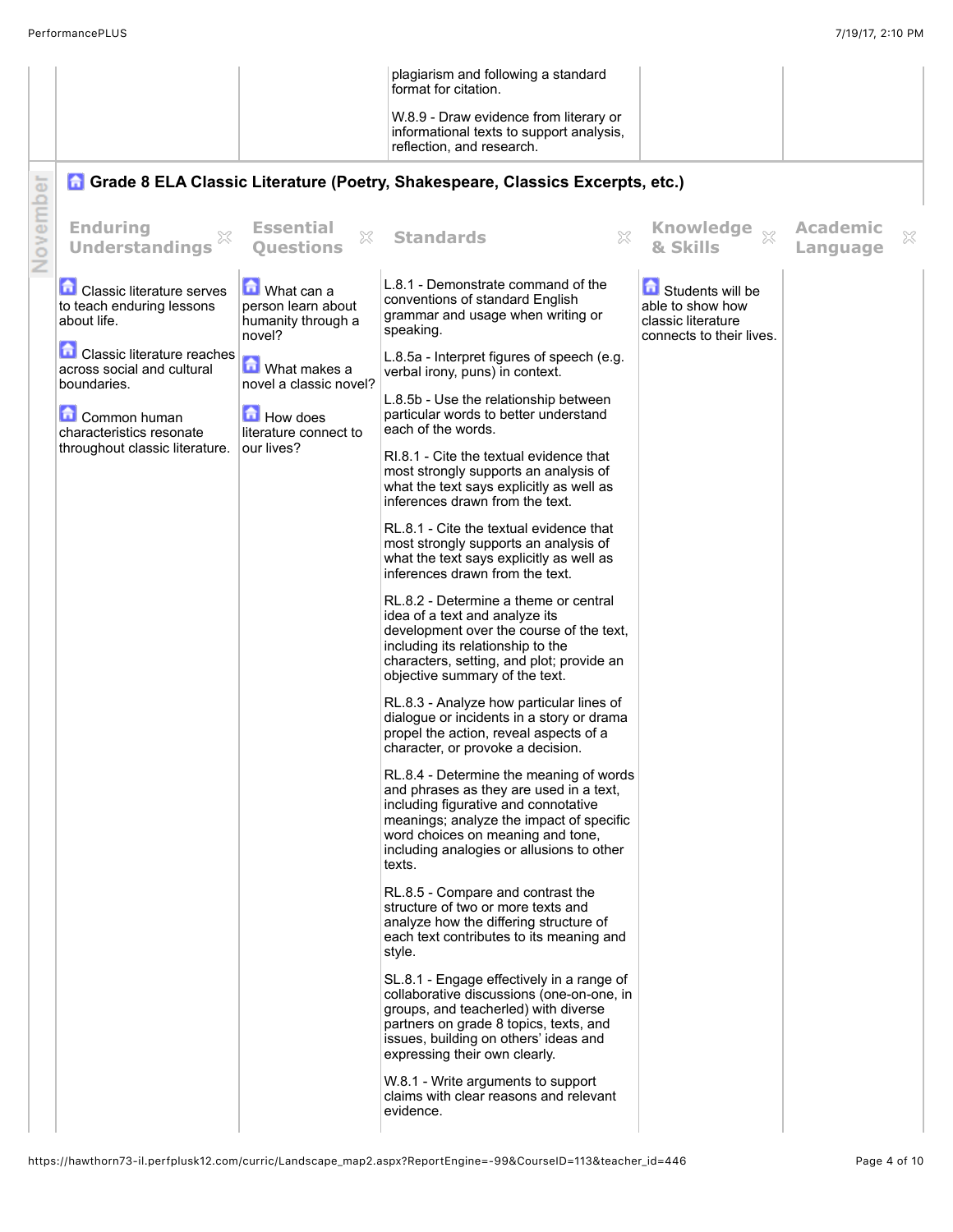|          | <b>Enduring</b><br><b>Understandings</b>                                     | <b>Essential</b><br>×<br><b>Questions</b>                              | W.8.4 - Produce clear and coherent<br>writing in which the development,<br>organization, and style are appropriate to<br>task, purpose, and audience. (Grade-<br>specific expectations for writing types are<br>defined in standards 1-3 above.)<br>W.8.5 - With some guidance and support<br>from peers and adults, develop and<br>strengthen writing as needed by<br>planning, revising, editing, rewriting, or<br>trying a new approach, focusing on how<br>well purpose and audience have been<br>addressed. (Editing for conventions<br>should demonstrate command of<br>Language standards 1–3 up to and<br>including grade 8 on page 52.)<br>W.8.6 - Use technology, including the<br>Internet, to produce and publish writing<br>and present the relationships between<br>information and ideas efficiently as well<br>as to interact and collaborate with others.<br>W.8.9 - Draw evidence from literary or<br>informational texts to support analysis,<br>reflection, and research.<br>SL.8.1a - Come to discussions prepared,<br>having read or researched material under<br>study; explicitly draw on that preparation<br>by referring to evidence on the topic, text,<br>or issue to probe and reflect on ideas<br>under discussion.<br>SL.8.1b - Follow rules for collegial<br>discussions and decision-making, track<br>progress toward specific goals and<br>deadlines, and define individual roles as<br>needed.<br>SL.8.1c - Pose questions that connect<br>the ideas of several speakers and<br>respond to others' questions and<br>comments with relevant evidence,<br>observations, and ideas.<br>SL.8.1d - Acknowledge new information<br>expressed by others, and, when<br>warranted, qualify or justify their own<br>views in light of the evidence presented.<br>$\boldsymbol{\mathbb{X}}$<br><b>Standards</b> | <b>Knowledge</b><br>$\chi$<br>& Skills                                     | <b>Academic</b><br>Language | X |
|----------|------------------------------------------------------------------------------|------------------------------------------------------------------------|-----------------------------------------------------------------------------------------------------------------------------------------------------------------------------------------------------------------------------------------------------------------------------------------------------------------------------------------------------------------------------------------------------------------------------------------------------------------------------------------------------------------------------------------------------------------------------------------------------------------------------------------------------------------------------------------------------------------------------------------------------------------------------------------------------------------------------------------------------------------------------------------------------------------------------------------------------------------------------------------------------------------------------------------------------------------------------------------------------------------------------------------------------------------------------------------------------------------------------------------------------------------------------------------------------------------------------------------------------------------------------------------------------------------------------------------------------------------------------------------------------------------------------------------------------------------------------------------------------------------------------------------------------------------------------------------------------------------------------------------------------------------------------------------------------------------------------------------|----------------------------------------------------------------------------|-----------------------------|---|
| December |                                                                              |                                                                        |                                                                                                                                                                                                                                                                                                                                                                                                                                                                                                                                                                                                                                                                                                                                                                                                                                                                                                                                                                                                                                                                                                                                                                                                                                                                                                                                                                                                                                                                                                                                                                                                                                                                                                                                                                                                                                         |                                                                            |                             |   |
|          | <b>n</b> Grade 8 ELA Animal Farm                                             |                                                                        |                                                                                                                                                                                                                                                                                                                                                                                                                                                                                                                                                                                                                                                                                                                                                                                                                                                                                                                                                                                                                                                                                                                                                                                                                                                                                                                                                                                                                                                                                                                                                                                                                                                                                                                                                                                                                                         |                                                                            |                             |   |
| January  | <b>Enduring</b><br><b>Understandings</b>                                     | <b>Essential</b><br>$\mathbb{X}$<br><b>Questions</b>                   | X<br><b>Standards</b>                                                                                                                                                                                                                                                                                                                                                                                                                                                                                                                                                                                                                                                                                                                                                                                                                                                                                                                                                                                                                                                                                                                                                                                                                                                                                                                                                                                                                                                                                                                                                                                                                                                                                                                                                                                                                   | <b>Knowledge</b><br>$\chi$<br>& Skills                                     | <b>Academic</b><br>Language | × |
|          | A balance of power must<br>be achieved in order to<br>sustain social justice | <b>M</b> Why does<br>humanity need to do<br>more than just<br>survive? | L.8.1 - Demonstrate command of the<br>conventions of standard English<br>grammar and usage when writing or<br>speaking.                                                                                                                                                                                                                                                                                                                                                                                                                                                                                                                                                                                                                                                                                                                                                                                                                                                                                                                                                                                                                                                                                                                                                                                                                                                                                                                                                                                                                                                                                                                                                                                                                                                                                                                 | Analyze the<br>impact of specific<br>word choice on<br>meaning and/or tone |                             |   |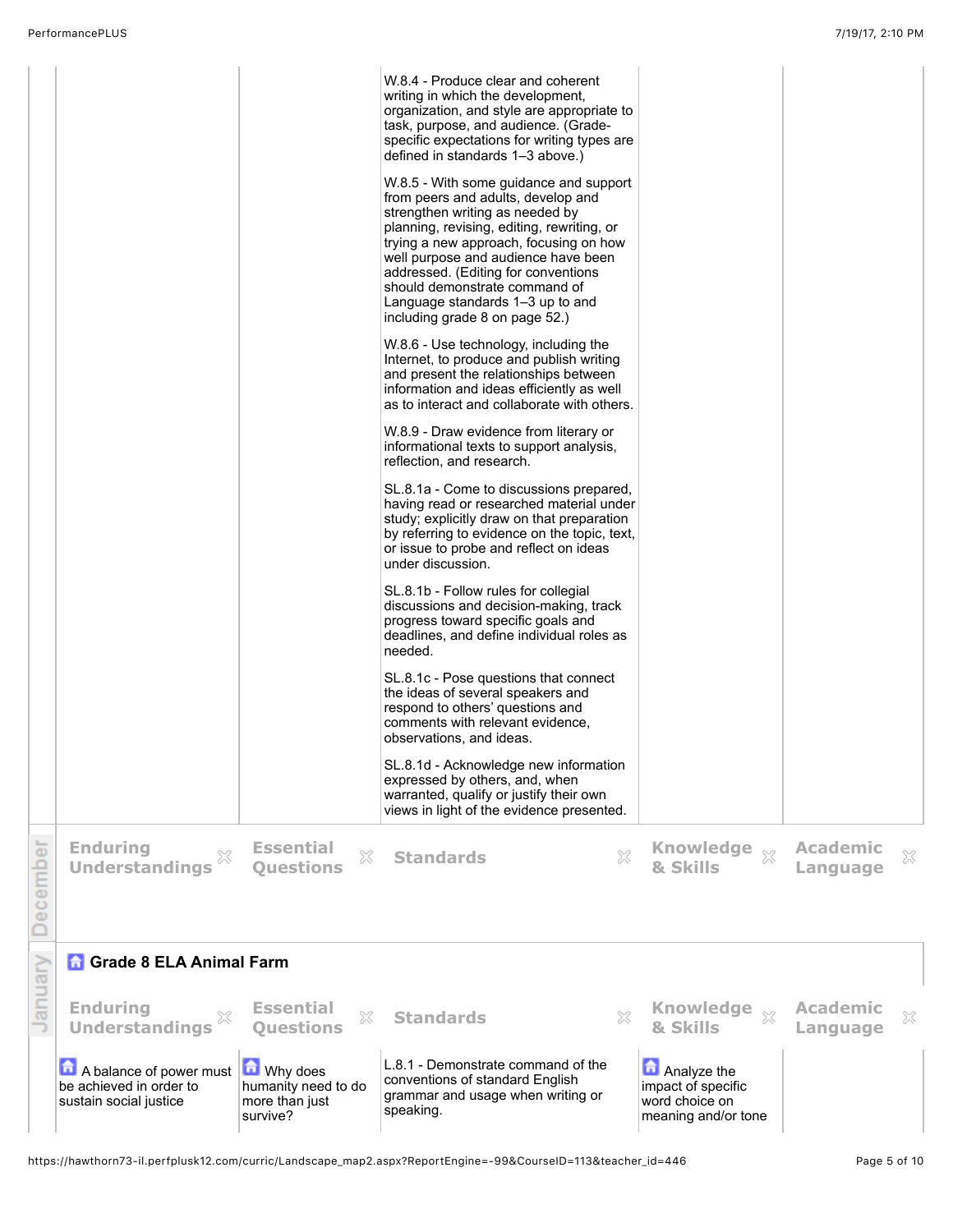| Revolutions are only as<br>effective as their leaders.<br>Groups are disrupted<br>when you challenge the<br>norm.<br>To thrive, humanity<br>needs more than just basic<br>needs being met. | What happens to<br>a group of people<br>when you challenge<br>the "norm" (routines,<br>traditions, etc.)?<br><b>How much risk</b><br>are people willing to<br>take on for a cause?<br>Why is important | L.8.5 - Demonstrate understanding of<br>figurative language, word relationships,<br>and nuances in word meanings.<br>L.8.1a - Explain the function of verbals<br>(gerunds, participles, infinitives) in<br>general and their function in particular<br>sentences.<br>L.8.1b - Form and use verbs in the active<br>and passive voice. | including Allegory,<br>analogy and/or<br>allusions to other<br>texts/concepts.<br><b>Provide a written</b><br>argument analyzing<br>how effective<br>revolutions are in<br>achieving & sustaining<br>social justice. |
|--------------------------------------------------------------------------------------------------------------------------------------------------------------------------------------------|--------------------------------------------------------------------------------------------------------------------------------------------------------------------------------------------------------|--------------------------------------------------------------------------------------------------------------------------------------------------------------------------------------------------------------------------------------------------------------------------------------------------------------------------------------|----------------------------------------------------------------------------------------------------------------------------------------------------------------------------------------------------------------------|
|                                                                                                                                                                                            | to distinguish claims<br>and counterclaims<br>through writing?                                                                                                                                         | L.8.1c - Form and use verbs in the<br>indicative, imperative, interrogative,<br>conditional, and subjunctive mood.<br>L.8.1d - Recognize and correct<br>inappropriate shifts in verb voice and                                                                                                                                       | Interpret allegory<br>in literary text<br><b>n</b> Interprets<br>extended metaphor in                                                                                                                                |
|                                                                                                                                                                                            |                                                                                                                                                                                                        | mood.*<br>L.8.5a - Interpret figures of speech (e.g.<br>verbal irony, puns) in context.<br>L.8.5b - Use the relationship between                                                                                                                                                                                                     | literary text<br>Interprets irony in<br>literary text                                                                                                                                                                |
|                                                                                                                                                                                            |                                                                                                                                                                                                        | particular words to better understand<br>each of the words.<br>RI.8.1 - Cite the textual evidence that                                                                                                                                                                                                                               | <b>D</b> Understands the<br>point an author makes<br>in a satirical passage                                                                                                                                          |
|                                                                                                                                                                                            |                                                                                                                                                                                                        | most strongly supports an analysis of<br>what the text says explicitly as well as<br>inferences drawn from the text.<br>RL.8.1 - Cite the textual evidence that                                                                                                                                                                      | Analyzes how<br>dialogue advances<br>plot in literary text                                                                                                                                                           |
|                                                                                                                                                                                            |                                                                                                                                                                                                        | most strongly supports an analysis of<br>what the text says explicitly as well as<br>inferences drawn from the text.                                                                                                                                                                                                                 | Analyze how<br>mood affects plot in a<br>literary text                                                                                                                                                               |
|                                                                                                                                                                                            |                                                                                                                                                                                                        | RL.8.2 - Determine a theme or central<br>idea of a text and analyze its<br>development over the course of the text,<br>including its relationship to the<br>characters, setting, and plot; provide an<br>objective summary of the text.                                                                                              | Infer how a story<br>would differ if it were<br>told from another point<br>of view<br>Describe how                                                                                                                   |
|                                                                                                                                                                                            |                                                                                                                                                                                                        | RL.8.3 - Analyze how particular lines of<br>dialogue or incidents in a story or drama<br>propel the action, reveal aspects of a<br>character, or provoke a decision.                                                                                                                                                                 | ironic point of view<br>affects meaning                                                                                                                                                                              |
|                                                                                                                                                                                            |                                                                                                                                                                                                        | RL.8.4 - Determine the meaning of words<br>and phrases as they are used in a text,<br>including figurative and connotative<br>meanings; analyze the impact of specific<br>word choices on meaning and tone,<br>including analogies or allusions to other<br>texts.                                                                   |                                                                                                                                                                                                                      |
|                                                                                                                                                                                            |                                                                                                                                                                                                        | RL.8.5 - Compare and contrast the<br>structure of two or more texts and<br>analyze how the differing structure of<br>each text contributes to its meaning and<br>style.                                                                                                                                                              |                                                                                                                                                                                                                      |
|                                                                                                                                                                                            |                                                                                                                                                                                                        | SL.8.1 - Engage effectively in a range of<br>collaborative discussions (one-on-one, in<br>groups, and teacherled) with diverse<br>partners on grade 8 topics, texts, and<br>issues, building on others' ideas and<br>expressing their own clearly.                                                                                   |                                                                                                                                                                                                                      |
|                                                                                                                                                                                            |                                                                                                                                                                                                        | SL.8.1a - Come to discussions prepared,<br>having read or researched material under<br>study; explicitly draw on that preparation                                                                                                                                                                                                    |                                                                                                                                                                                                                      |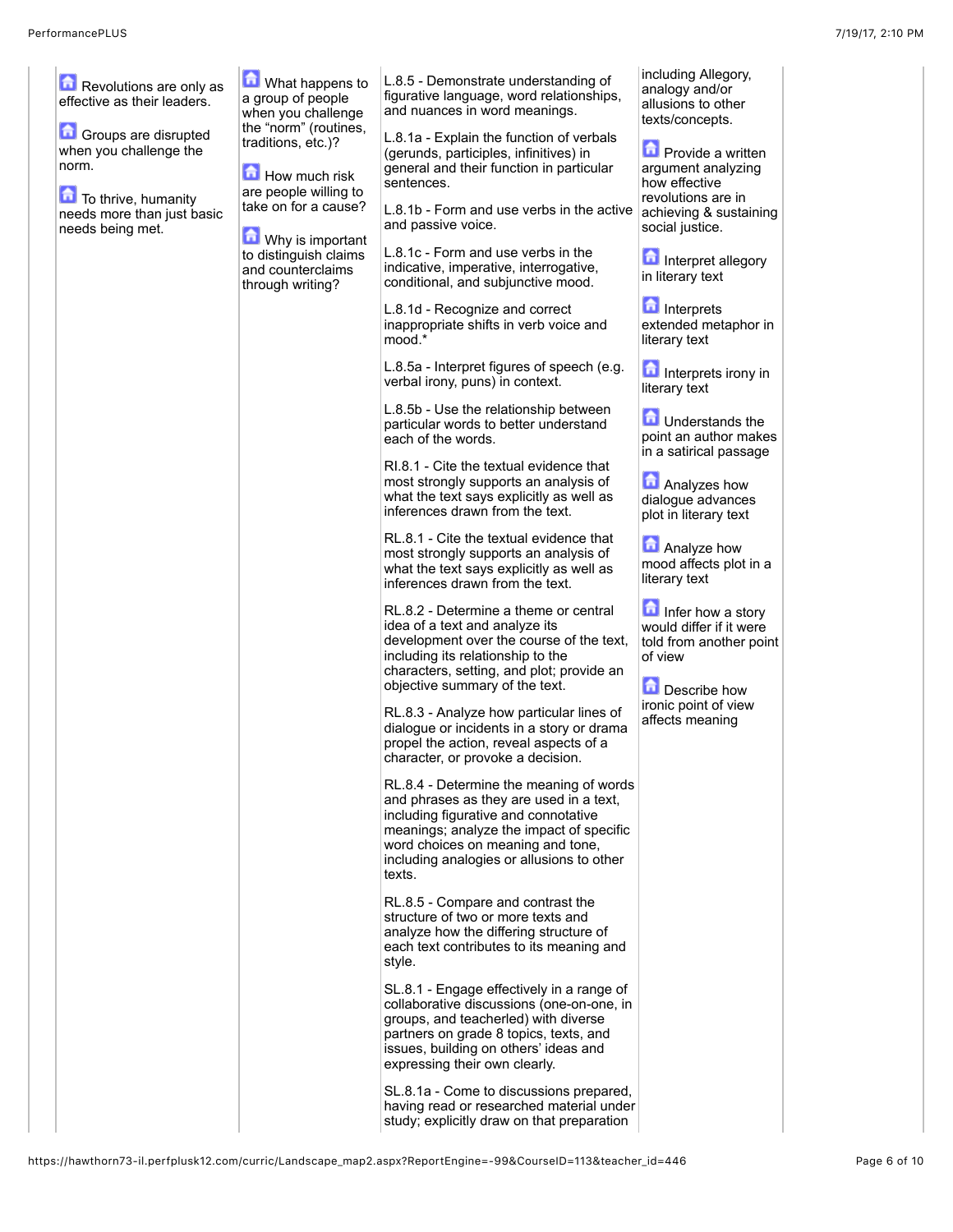|         | <b>Th</b> Understand literary<br>elements of a drama and the<br>differences between that and<br>regular fiction writing. | Do all people and<br>groups deserve<br>equality or the<br>freedom from<br>oppression? | L.8.1 - Demonstrate command of the<br>conventions of standard English<br>grammar and usage when writing or<br>speaking.                                                                                                                                                                                                                                                                      | Make inferences<br>about plot & character<br>in a literary text |                             |   |
|---------|--------------------------------------------------------------------------------------------------------------------------|---------------------------------------------------------------------------------------|----------------------------------------------------------------------------------------------------------------------------------------------------------------------------------------------------------------------------------------------------------------------------------------------------------------------------------------------------------------------------------------------|-----------------------------------------------------------------|-----------------------------|---|
| March   | <b>Enduring</b><br>×<br><b>Understandings</b>                                                                            | <b>Essential</b><br>X<br><b>Ouestions</b>                                             | Grade 8 ELA The Diary of Anne Frank - (drama) (Night, WWII novels, etc.)<br>X<br><b>Standards</b>                                                                                                                                                                                                                                                                                            | & Skills                                                        | <b>Academic</b><br>Language | × |
| ebruary | <b>Enduring</b><br>$\boldsymbol{\mathbb{X}}$<br><b>Understandings</b>                                                    | <b>Essential</b><br>X<br><b>Ouestions</b>                                             | $\chi$<br><b>Standards</b>                                                                                                                                                                                                                                                                                                                                                                   | Knowledge xx<br>& Skills                                        | <b>Academic</b><br>Language | X |
|         |                                                                                                                          |                                                                                       | W.8.9 - Draw evidence from literary or<br>informational texts to support analysis,<br>reflection, and research.                                                                                                                                                                                                                                                                              |                                                                 |                             |   |
|         |                                                                                                                          |                                                                                       | W.8.6 - Use technology, including the<br>Internet, to produce and publish writing<br>and present the relationships between<br>information and ideas efficiently as well<br>as to interact and collaborate with others.                                                                                                                                                                       |                                                                 |                             |   |
|         |                                                                                                                          |                                                                                       | W.8.5 - With some guidance and support<br>from peers and adults, develop and<br>strengthen writing as needed by<br>planning, revising, editing, rewriting, or<br>trying a new approach, focusing on how<br>well purpose and audience have been<br>addressed. (Editing for conventions<br>should demonstrate command of<br>Language standards 1-3 up to and<br>including grade 8 on page 52.) |                                                                 |                             |   |
|         |                                                                                                                          |                                                                                       | W.8.4 - Produce clear and coherent<br>writing in which the development,<br>organization, and style are appropriate to<br>task, purpose, and audience. (Grade-<br>specific expectations for writing types are<br>defined in standards 1-3 above.)                                                                                                                                             |                                                                 |                             |   |
|         |                                                                                                                          |                                                                                       | views in light of the evidence presented.<br>W.8.1 - Write arguments to support<br>claims with clear reasons and relevant<br>evidence.                                                                                                                                                                                                                                                       |                                                                 |                             |   |
|         |                                                                                                                          |                                                                                       | SL.8.1d - Acknowledge new information<br>expressed by others, and, when<br>warranted, qualify or justify their own                                                                                                                                                                                                                                                                           |                                                                 |                             |   |
|         |                                                                                                                          |                                                                                       | SL.8.1c - Pose questions that connect<br>the ideas of several speakers and<br>respond to others' questions and<br>comments with relevant evidence,<br>observations, and ideas.                                                                                                                                                                                                               |                                                                 |                             |   |
|         |                                                                                                                          |                                                                                       | SL.8.1b - Follow rules for collegial<br>discussions and decision-making, track<br>progress toward specific goals and<br>deadlines, and define individual roles as<br>needed.                                                                                                                                                                                                                 |                                                                 |                             |   |
|         |                                                                                                                          |                                                                                       | by referring to evidence on the topic, text,<br>or issue to probe and reflect on ideas<br>under discussion.                                                                                                                                                                                                                                                                                  |                                                                 |                             |   |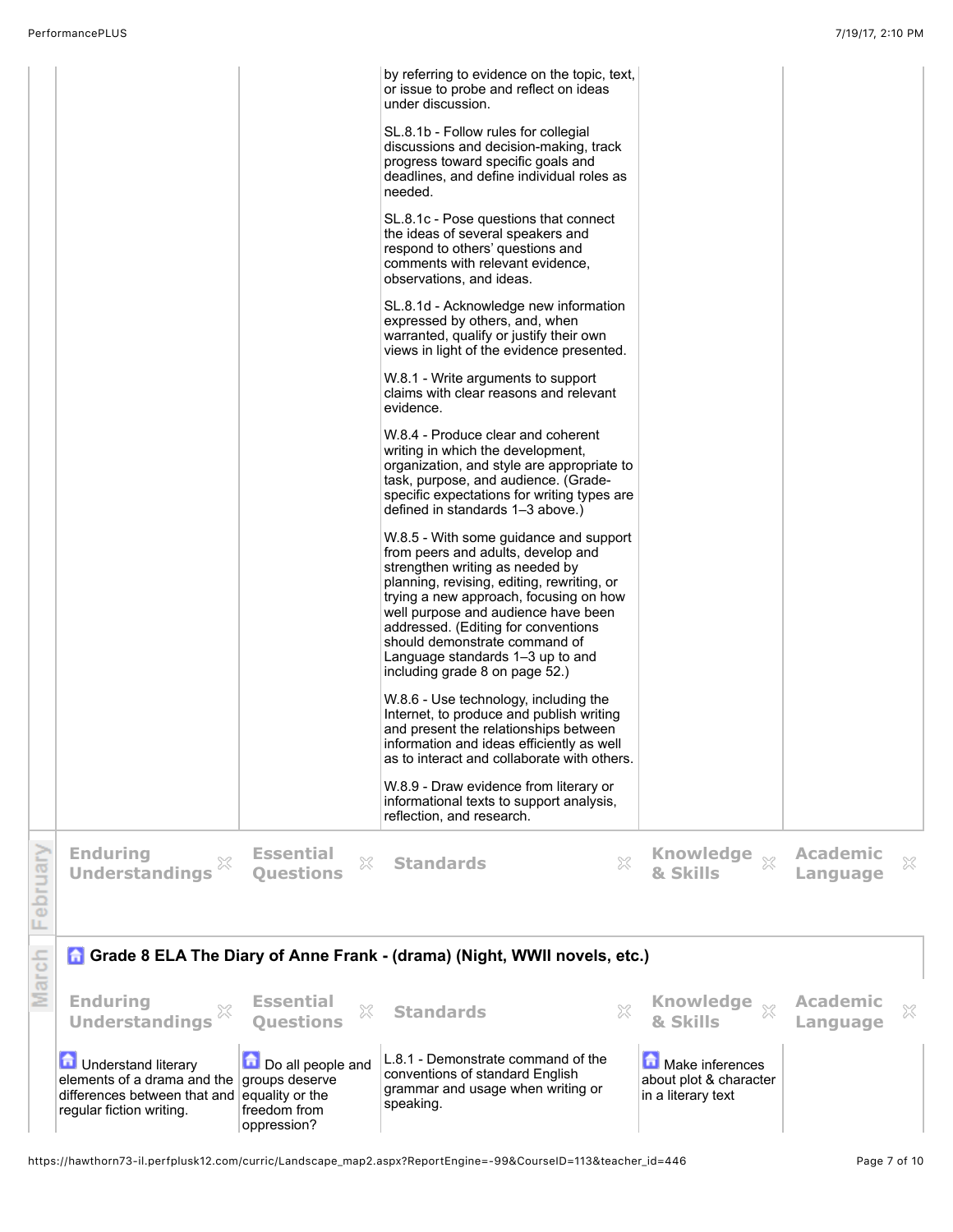| <b>The Understand how the</b><br>themes (ex: human nature,<br>transformation and identity)<br>develop over the course of a<br>drama.<br><b>D</b> Understanding how<br>historical context/setting in a<br>drama impacts the<br>development of the themes,<br>plot, mood, and characters. | How much risk<br>are people willing to<br>take on for a cause?<br>$\blacksquare$ How can we use<br>literature to better<br>understand<br>ourselves?<br>How does dignity<br>impact one's<br>humanity? | L.8.5 - Demonstrate understanding of<br>figurative language, word relationships,<br>and nuances in word meanings.<br>L.8.1b - Form and use verbs in the active<br>and passive voice.<br>L.8.1c - Form and use verbs in the<br>indicative, imperative, interrogative,<br>conditional, and subjunctive mood.<br>L.8.1d - Recognize and correct<br>inappropriate shifts in verb voice and<br>mood.*<br>L.8.5a - Interpret figures of speech (e.g.<br>verbal irony, puns) in context.<br>L.8.5b - Use the relationship between<br>particular words to better understand<br>each of the words.<br>RI.8.1 - Cite the textual evidence that<br>most strongly supports an analysis of<br>what the text says explicitly as well as<br>inferences drawn from the text.<br>RL.8.1 - Cite the textual evidence that<br>most strongly supports an analysis of<br>what the text says explicitly as well as<br>inferences drawn from the text.<br>RL.8.2 - Determine a theme or central<br>idea of a text and analyze its<br>development over the course of the text,<br>including its relationship to the<br>characters, setting, and plot; provide an<br>objective summary of the text.<br>RL.8.3 - Analyze how particular lines of<br>dialogue or incidents in a story or drama<br>propel the action, reveal aspects of a<br>character, or provoke a decision.<br>RL.8.4 - Determine the meaning of words<br>and phrases as they are used in a text,<br>including figurative and connotative<br>meanings; analyze the impact of specific<br>word choices on meaning and tone,<br>including analogies or allusions to other<br>texts.<br>RL.8.5 - Compare and contrast the<br>structure of two or more texts and<br>analyze how the differing structure of<br>each text contributes to its meaning and<br>style.<br>SL.8.1 - Engage effectively in a range of<br>collaborative discussions (one-on-one, in<br>groups, and teacherled) with diverse<br>partners on grade 8 topics, texts, and<br>issues, building on others' ideas and<br>expressing their own clearly.<br>SL.8.1a - Come to discussions prepared,<br>having read or researched material under | Compare or<br>contrast setting across<br>literary text<br><b>n</b> Identify details that<br>reveal aspects of<br>setting<br>Compares themes<br>in multiple literary<br>texts<br><b>In Identify details that</b><br>support the theme in<br>literary text<br>Analyze the effect<br>of figurative language<br>in literary text<br>dentifies details<br>that support narrator's<br>viewpoint in literary<br>text<br>Analyzes use of<br>stage directions<br><b>D</b> Understands<br>terms that refer to<br>structural elements in<br>drama<br><b>Analyzes how</b><br>dialogue advances<br>plot in literary text |  |
|-----------------------------------------------------------------------------------------------------------------------------------------------------------------------------------------------------------------------------------------------------------------------------------------|------------------------------------------------------------------------------------------------------------------------------------------------------------------------------------------------------|--------------------------------------------------------------------------------------------------------------------------------------------------------------------------------------------------------------------------------------------------------------------------------------------------------------------------------------------------------------------------------------------------------------------------------------------------------------------------------------------------------------------------------------------------------------------------------------------------------------------------------------------------------------------------------------------------------------------------------------------------------------------------------------------------------------------------------------------------------------------------------------------------------------------------------------------------------------------------------------------------------------------------------------------------------------------------------------------------------------------------------------------------------------------------------------------------------------------------------------------------------------------------------------------------------------------------------------------------------------------------------------------------------------------------------------------------------------------------------------------------------------------------------------------------------------------------------------------------------------------------------------------------------------------------------------------------------------------------------------------------------------------------------------------------------------------------------------------------------------------------------------------------------------------------------------------------------------------------------------------------------------------------------------------------------------------------------------------------------------------------------------------------|-------------------------------------------------------------------------------------------------------------------------------------------------------------------------------------------------------------------------------------------------------------------------------------------------------------------------------------------------------------------------------------------------------------------------------------------------------------------------------------------------------------------------------------------------------------------------------------------------------------|--|
|                                                                                                                                                                                                                                                                                         |                                                                                                                                                                                                      | study; explicitly draw on that preparation<br>by referring to evidence on the topic, text,<br>or issue to probe and reflect on ideas<br>under discussion.<br>SL.8.1b - Follow rules for collegial                                                                                                                                                                                                                                                                                                                                                                                                                                                                                                                                                                                                                                                                                                                                                                                                                                                                                                                                                                                                                                                                                                                                                                                                                                                                                                                                                                                                                                                                                                                                                                                                                                                                                                                                                                                                                                                                                                                                                |                                                                                                                                                                                                                                                                                                                                                                                                                                                                                                                                                                                                             |  |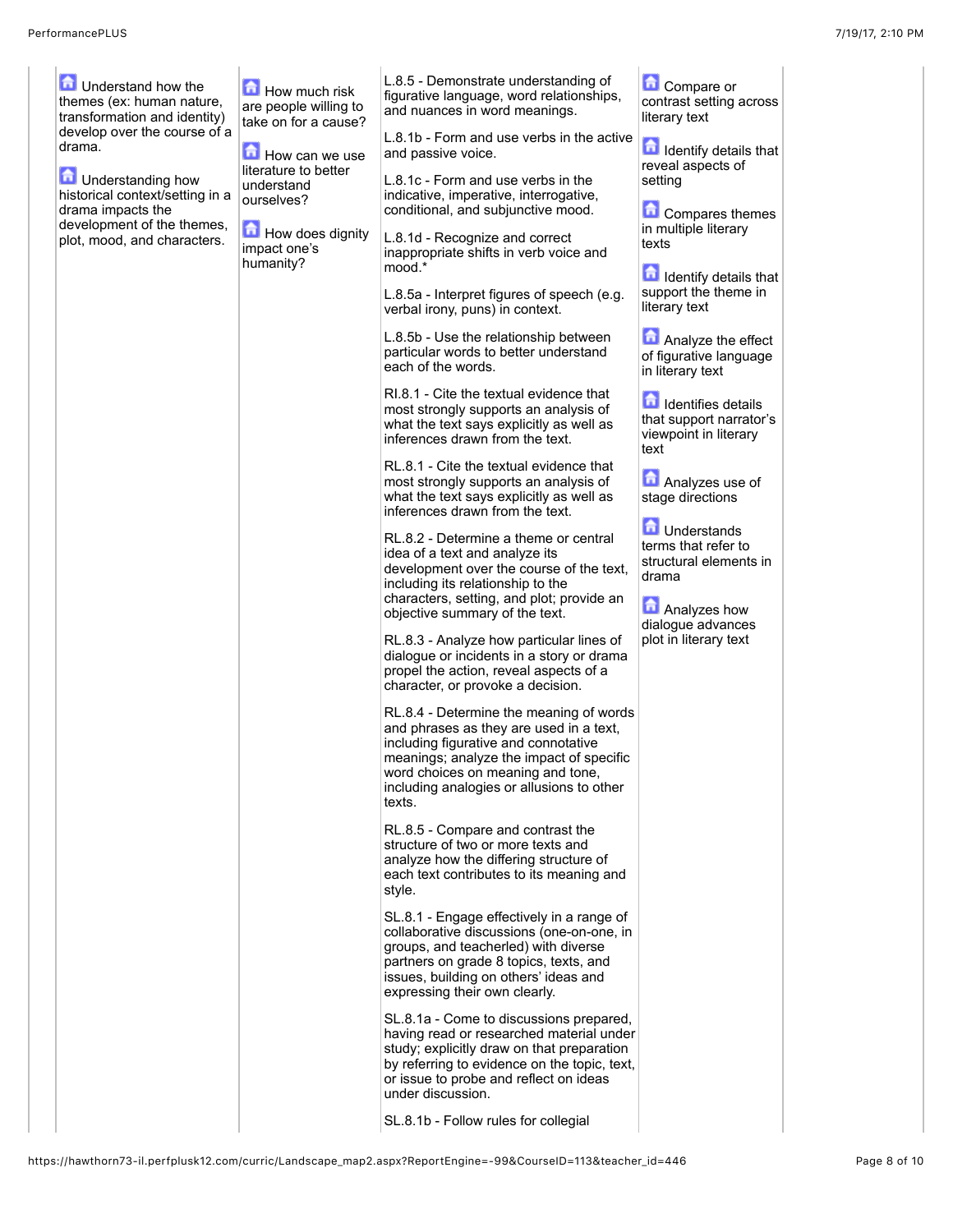|                                                                                                                                                                                                                                                                                                                                                                                                                                               |                                                                                                                                                                                                                                                | discussions and decision-making, track<br>progress toward specific goals and<br>deadlines, and define individual roles as<br>needed.<br>W.8.1 - Write arguments to support<br>claims with clear reasons and relevant<br>evidence.<br>W.8.4 - Produce clear and coherent<br>writing in which the development,<br>organization, and style are appropriate to<br>task, purpose, and audience. (Grade-<br>specific expectations for writing types are<br>defined in standards 1-3 above.)<br>W.8.5 - With some guidance and support<br>from peers and adults, develop and<br>strengthen writing as needed by<br>planning, revising, editing, rewriting, or<br>trying a new approach, focusing on how<br>well purpose and audience have been<br>addressed. (Editing for conventions<br>should demonstrate command of<br>Language standards 1-3 up to and<br>including grade 8 on page 52.)<br>W.8.6 - Use technology, including the<br>Internet, to produce and publish writing<br>and present the relationships between<br>information and ideas efficiently as well<br>as to interact and collaborate with others.<br>W.8.9 - Draw evidence from literary or<br>informational texts to support analysis,<br>reflection, and research. |                                                                                                                                                                                                                                                                                                                                       |                             |   |
|-----------------------------------------------------------------------------------------------------------------------------------------------------------------------------------------------------------------------------------------------------------------------------------------------------------------------------------------------------------------------------------------------------------------------------------------------|------------------------------------------------------------------------------------------------------------------------------------------------------------------------------------------------------------------------------------------------|------------------------------------------------------------------------------------------------------------------------------------------------------------------------------------------------------------------------------------------------------------------------------------------------------------------------------------------------------------------------------------------------------------------------------------------------------------------------------------------------------------------------------------------------------------------------------------------------------------------------------------------------------------------------------------------------------------------------------------------------------------------------------------------------------------------------------------------------------------------------------------------------------------------------------------------------------------------------------------------------------------------------------------------------------------------------------------------------------------------------------------------------------------------------------------------------------------------------------------|---------------------------------------------------------------------------------------------------------------------------------------------------------------------------------------------------------------------------------------------------------------------------------------------------------------------------------------|-----------------------------|---|
| <b>Enduring</b><br><b>Understandings</b>                                                                                                                                                                                                                                                                                                                                                                                                      | <b>Essential</b><br>X<br><b>Questions</b>                                                                                                                                                                                                      | ×<br><b>Standards</b>                                                                                                                                                                                                                                                                                                                                                                                                                                                                                                                                                                                                                                                                                                                                                                                                                                                                                                                                                                                                                                                                                                                                                                                                              | Knowledge xx<br>& Skills                                                                                                                                                                                                                                                                                                              | <b>Academic</b><br>Language | X |
| <b>A</b> Grade 8 ELA Research                                                                                                                                                                                                                                                                                                                                                                                                                 |                                                                                                                                                                                                                                                |                                                                                                                                                                                                                                                                                                                                                                                                                                                                                                                                                                                                                                                                                                                                                                                                                                                                                                                                                                                                                                                                                                                                                                                                                                    |                                                                                                                                                                                                                                                                                                                                       |                             |   |
| <b>Enduring</b><br><b>Understandings</b>                                                                                                                                                                                                                                                                                                                                                                                                      | <b>Essential</b><br><b>Questions</b>                                                                                                                                                                                                           | X<br><b>Standards</b>                                                                                                                                                                                                                                                                                                                                                                                                                                                                                                                                                                                                                                                                                                                                                                                                                                                                                                                                                                                                                                                                                                                                                                                                              | <b>Knowledge</b><br>$\chi$<br>& SKIIIS                                                                                                                                                                                                                                                                                                | <b>Academic</b><br>Language |   |
| Research must consist of <b>n</b> What makes a<br>valid and reliable sources.                                                                                                                                                                                                                                                                                                                                                                 | source reliable?                                                                                                                                                                                                                               | RI.8.1 - Cite the textual evidence that<br>most strongly supports an analysis of<br>what the text says explicitly as well as<br>inferences drawn from the text.                                                                                                                                                                                                                                                                                                                                                                                                                                                                                                                                                                                                                                                                                                                                                                                                                                                                                                                                                                                                                                                                    | Compare &<br>contrast claims in<br>multiple                                                                                                                                                                                                                                                                                           |                             |   |
| Analysis is the process of <b>A</b> How can analysis<br>breaking down of information be used to<br>and looking at each piece.<br>Synthesis is the process<br>of putting pieces of<br>information together to make the pieces information<br>sense of how the pieces fit<br>together as a whole.<br>One's perspective<br>creates bias which impacts<br>how information is<br>processed.<br>Researched claims are<br>based on reliable sources. | understand<br>information in a text?<br>How do I choose<br>I need for synthesis?<br>What do I do<br>when two reliable<br>sources give<br>conflicting<br>information?<br><b>How does</b><br>perspective impact<br>the information<br>presented? | RI.8.2 - Determine a central idea of a text<br>and analyze its development over the<br>course of the text, including its<br>relationship to supporting ideas; provide<br>an objective summary of the text.<br>RI.8.3 - Analyze how a text makes<br>connections among and distinctions<br>between individuals, ideas, or events<br>(e.g., through comparisons, analogies, or<br>categories).<br>RI.8.5 - Analyze in detail the structure of<br>a specific paragraph in a text, including<br>the role of particular sentences in<br>developing and refining a key concept.<br>RI.8.6 - Determine an author's point of<br>view or purpose in a text and analyze                                                                                                                                                                                                                                                                                                                                                                                                                                                                                                                                                                       | argumentative texts<br>Determine how an<br>author organizes<br>claims<br>Collect, organize,<br>analyze, and<br>synthesize information<br>from a variety of<br>sources and use the<br>knowledge to<br>demonstrate their<br>expertise on the topic<br>Determine the<br>difference between<br>fact and opinion in<br>informational texts |                             |   |